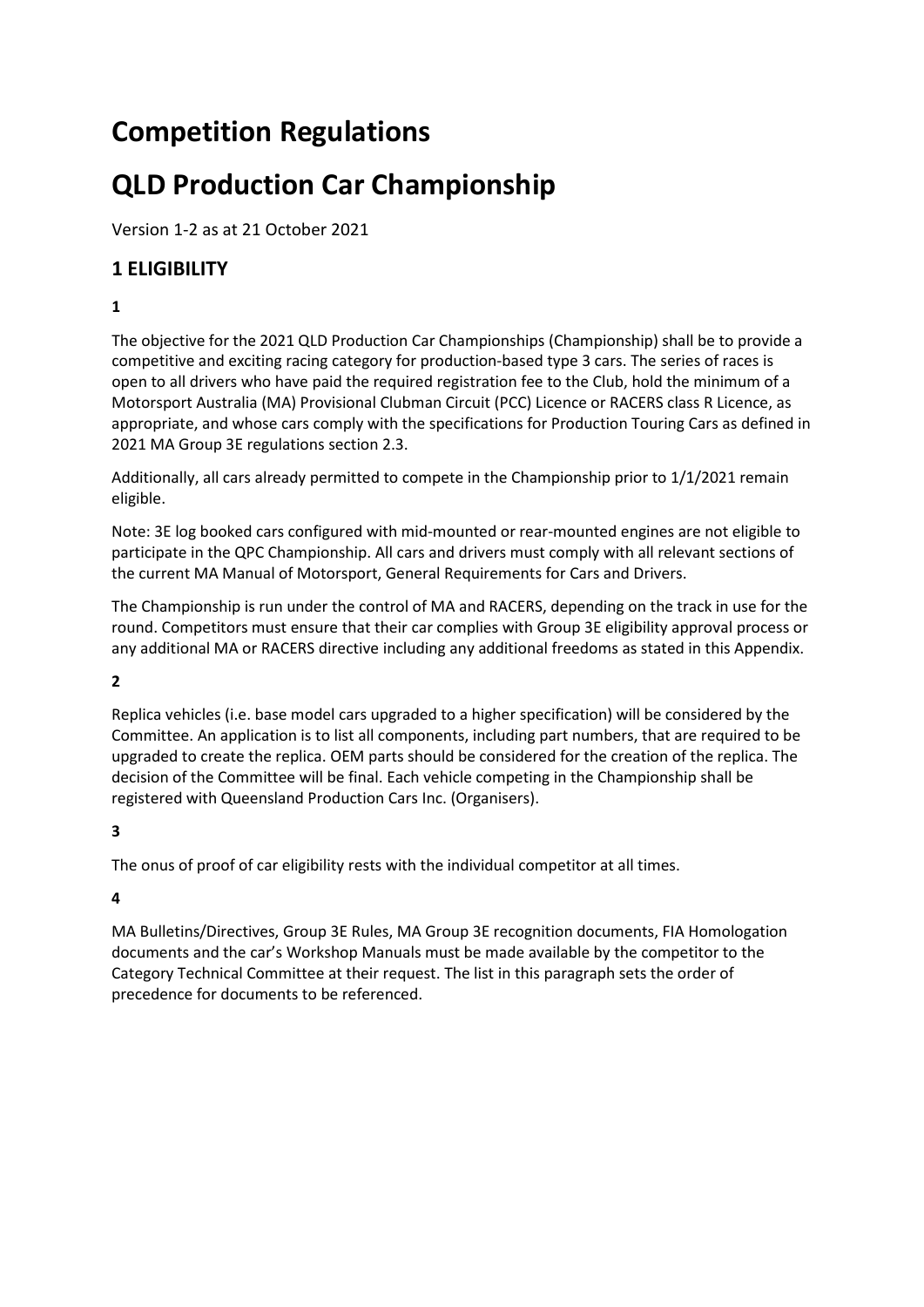## **5**

At the conclusion of any Championship race, any car can expect to be directed to Parc Ferme without returning to the pits or paddock area and without having been interfered with. Such vehicles shall remain under the control of the Chief Scrutineer, an official appointed by him or a QPC Technical Officer until formally released from Parc Ferme conditions. The Organisers reserve the right to require any competitor to remove components, at the competitor's cost, to confirm the component's compliance with the requirements of Group 3E Regulations and the eligibility requirements of this Championship.

#### **6**

Any competing car may be impounded at the discretion of the Chief Scrutineer or Eligibility or Technical Officer in accordance with the race meeting standing regulations.

#### **7**

The Technical Committee and Eligibility Officers for the 2021 Championship shall be Garry Hawgood, Tony Vaughan and David Homer.

#### **8**

Each car must remain in compliance with all aspects of Group 3E, MA Recognition Document or MA directives, except for the freedoms or limitations permitted by these Regulations. Any modification or tuning practice which is not specifically permitted by these Regulations is expressly forbidden.

#### **9**

Following the commencement of the first official practice/qualifying session of each round of the Championship, any car that has been entered to compete at that round may not be replaced with another car. To receive Championship points drivers must compete in the car they qualify in and which has been entered to compete at that round of the Championship.

#### **10**

#### **TYRES**

- a) Tyre choice is governed under the stipulations of the Production Car Tyre list.
- b) No soft compound tyres may be utilised and a maximum number of tyres (detailed below) may be marked to be permitted for the use during the round. If tyre marking is implemented at a round only tyres so marked may be used during Qualifying or Racing at that round. Sprints: 8 tyres Enduros: 12 tyres
- c) Tyres may be marked for each round, prior to qualifying and each competitor is responsible for ensuring that each tyre is marked/remarked as appropriate.
- d) The cutting of grooves is permitted on the condition that no more than two continuous grooves are cut around the circumference of the tyre. The Technical Officers shall be the final arbiter on the legality of a modified tyre.
- e) The same brand and model of tyre must be fitted on all four wheels.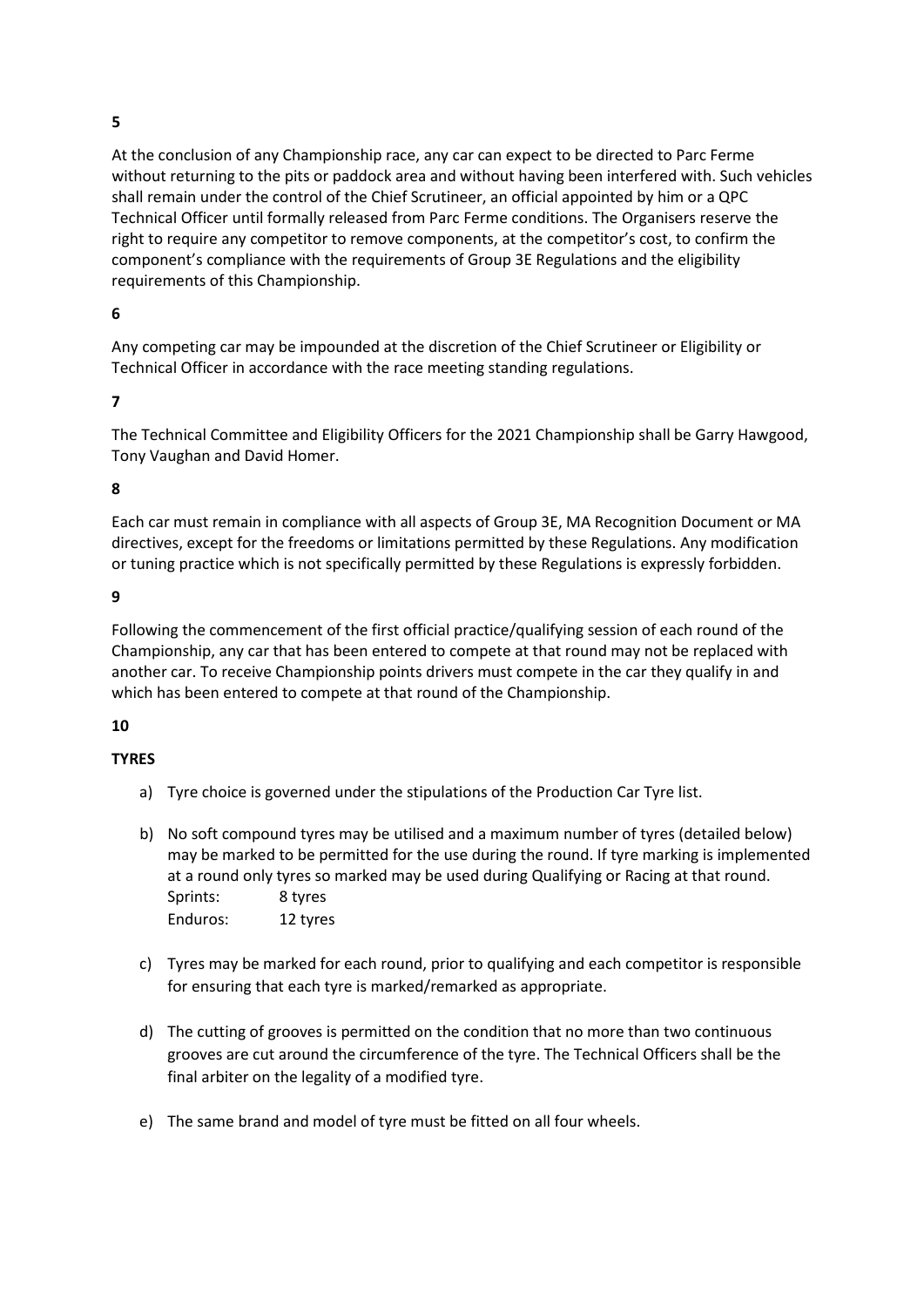- f) The use of any tyre heating, heat retention devices or chemical treatments are prohibited. Heat cycling new tyres by the tyre provider is permitted prior to any use of the tyre.
- g) At the commencement of any Qualifying or Race at no time may any tread wear indicator be exposed, or in the case of tyres that have dimpled tyre wear indicators, the tyre must not be worn below the indicator. With the exception of the shoulder, in each area of a tyre where there is no tread wear indicator, the original tread pattern must be clearly visible.
- h) Should a competitor need to replace a tyre for any reason, beyond the permitted number per round, then a 5 grid position penalty shall be imposed for the next race at the round.

**Note:** The Technical Committee, Eligibility Officer and the Organisers are the sole arbiters with regard to the interpretation and application of these Tyre Regulations and any decision made by the Eligibility Officer and/or the Technical Committee in this regard will not be the subject of any protest or appeal.

#### **11**

#### **Forced Induction Cars**

a) In accordance with MA Specifications of Vehicles MA Group 3E Item 4.14, all cars which have forced induction engines must be fitted with an MSE BM2012 pressure monitoring data logger manufactured by: Motor Sport Electronics 22 Deep Pool Way Mt Annan NSW Ph: 02 46480030 Mobile: 0402 102553 Email: [sales@msedata.com.au](mailto:sales@msedata.com.au)

No MSE units manufactured prior to January 2012 will be permitted.

- b) For all forced induction cars the maximum allowable inlet manifold pressure is as specified in the MA Group 3E Rules (or any additional directives by MA), MA Recognition document or FIA Homologation document. The list in this paragraph indicates the order of precedence for documents to be referenced.
- c) If no Recognition document or Homologation document is presented by the competitor, in the absence of any other conclusive evidence of the factory maximum boost level, then the maximum boost level shall be deemed to be 1.000 BAR.
- d) The Organisers, Chief Scrutineer or Eligibility Officer have the right to check the output of the MSE Pressure Monitoring Data Logger at any time during a race meeting whilst the cars are under the control of the Chief Scrutineer or the Eligibility Officer. The Eligibility Officer can exchange the competitor's MSE unit for one provided by QPC at any time.
- e) Each MSE Pressure Monitoring Data Logger must be installed in accordance with all instructions issued by the manufacturer, Chief Scrutineer or Eligibility Officer and must remain fully operational to record the inlet manifold pressure of the vehicle for the duration of all Practice sessions, Qualifying sessions and Races. No driver-controlled boost adjusters are permitted. The MSE unit is to be mounted in the engine bay of the vehicle and the hose to inlet manifold is to be visible and/or able to be felt along its entire length. The connection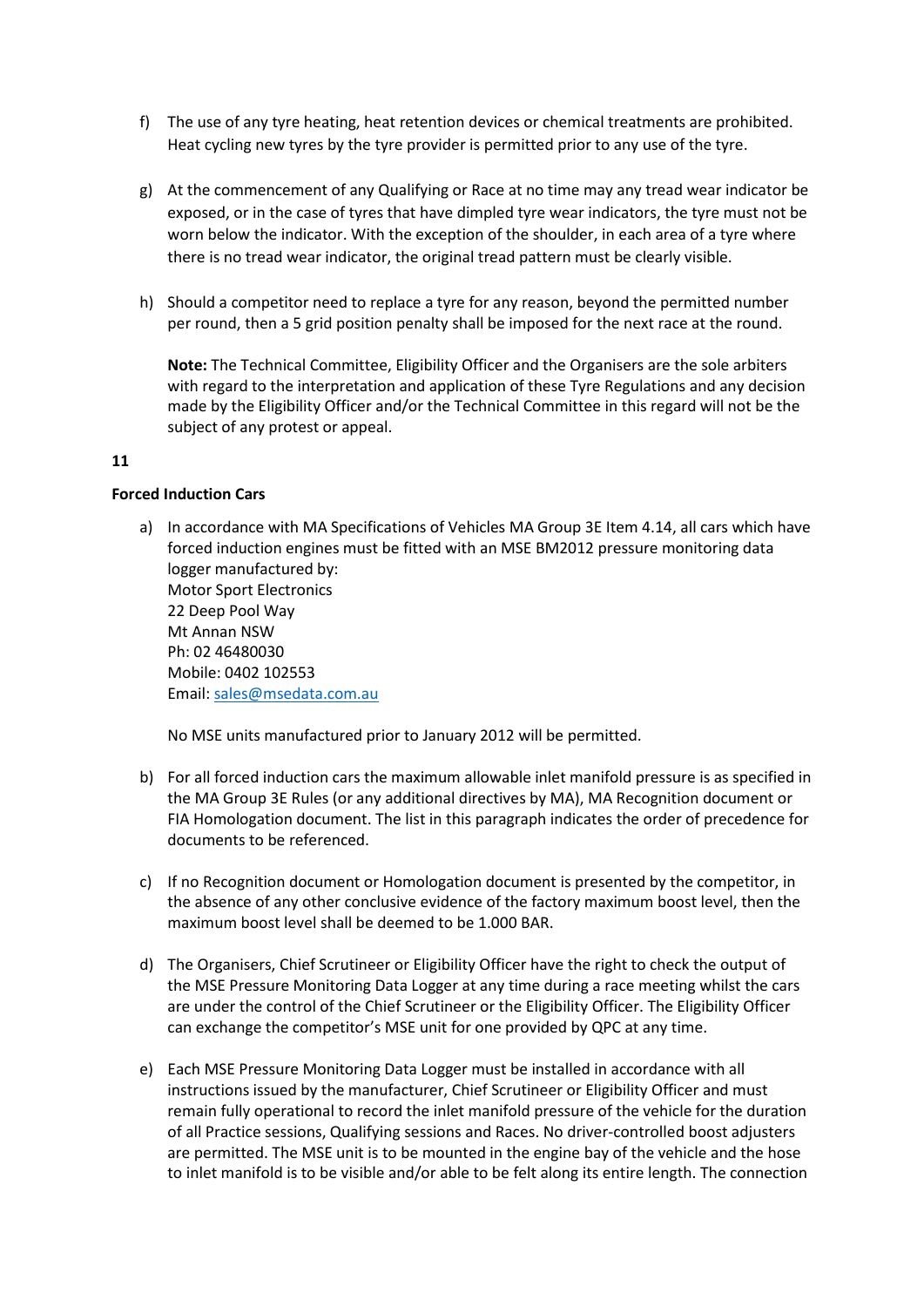hose is to be as short as practical and must connect the inlet manifold and data logger directly. The hose must not be crimped in any way by mounting clamps or cable ties. There must be no restrictions, perforations, cracks or leaks of any kind in the hose.

f) If any vehicle's MSE Pressure Monitoring Data Logger is checked by the Chief Scrutineer or Eligibility Officer and found to be not recording any valid data or if recorded boost pressure is over the maximum allowable for that vehicle, the following actions will be taken:-

If the recorded boost pressure is less than 5% above the maximum allowable for that vehicle, the Chief Scrutineer or Eligibility Officer may issue a warning to the competitor. A maximum of three warnings, none of which may be for consecutive sessions, qualifying or race, may be issued for one vehicle in the Championship year. If all warnings have been used, then the competitor will be excluded from any future races or qualifying sessions where the recorded boost pressure exceeds that permitted for the vehicle by any amount.

If the recorded boost pressure is more than 5% above the maximum allowable for that vehicle, or the MSE Pressure Monitoring Data Logger was found to be not recording valid or any data the Chief Scrutineer or Eligibility Officer will direct that the competitor be excluded from the session where the recordings were taken (race or qualifying) and will commence the next race from the rear of the grid. Should more than one vehicle be involved, the vehicles will be grid positioned at the rear of the grid in the order of their qualifying times. No points shall be earned for the session in which the offence relates to. Further penalties may be applied by the Stewards and/or QPC Committee.

- g) The Chief Scrutineer or Eligibility Officer shall be the sole arbiters with regard to the interpretation of any data and the determination of compliance of each vehicle with the maximum manifold pressure listed in the vehicle's MA Recognition Document, or any additional directives from MA. Any decision made by the Chief Scrutineer or Eligibility Officer in this regard shall not be subject to any protest or appeal.
- h) Where forced induction cars are officially homologated with a manifold pressure other than original, it shall be the decision of the Technical Committee as to whether the vehicle is permitted to run a higher than homologated boost pressure or is to run a boost pressure less than homologated.
- i) All forced induction cars will automatically be under Parc Ferme conditions from when they cross the pit entry control line following all official on-track sessions until released from Parc Ferme conditions by a QPC Technical Officer. This is in addition to any other technical scrutineering requirements which may be imposed such as a requirement to proceed to scales for weighing.

#### **12**

#### **Engine Seals**

Not being implemented by QPC for the foreseeable future.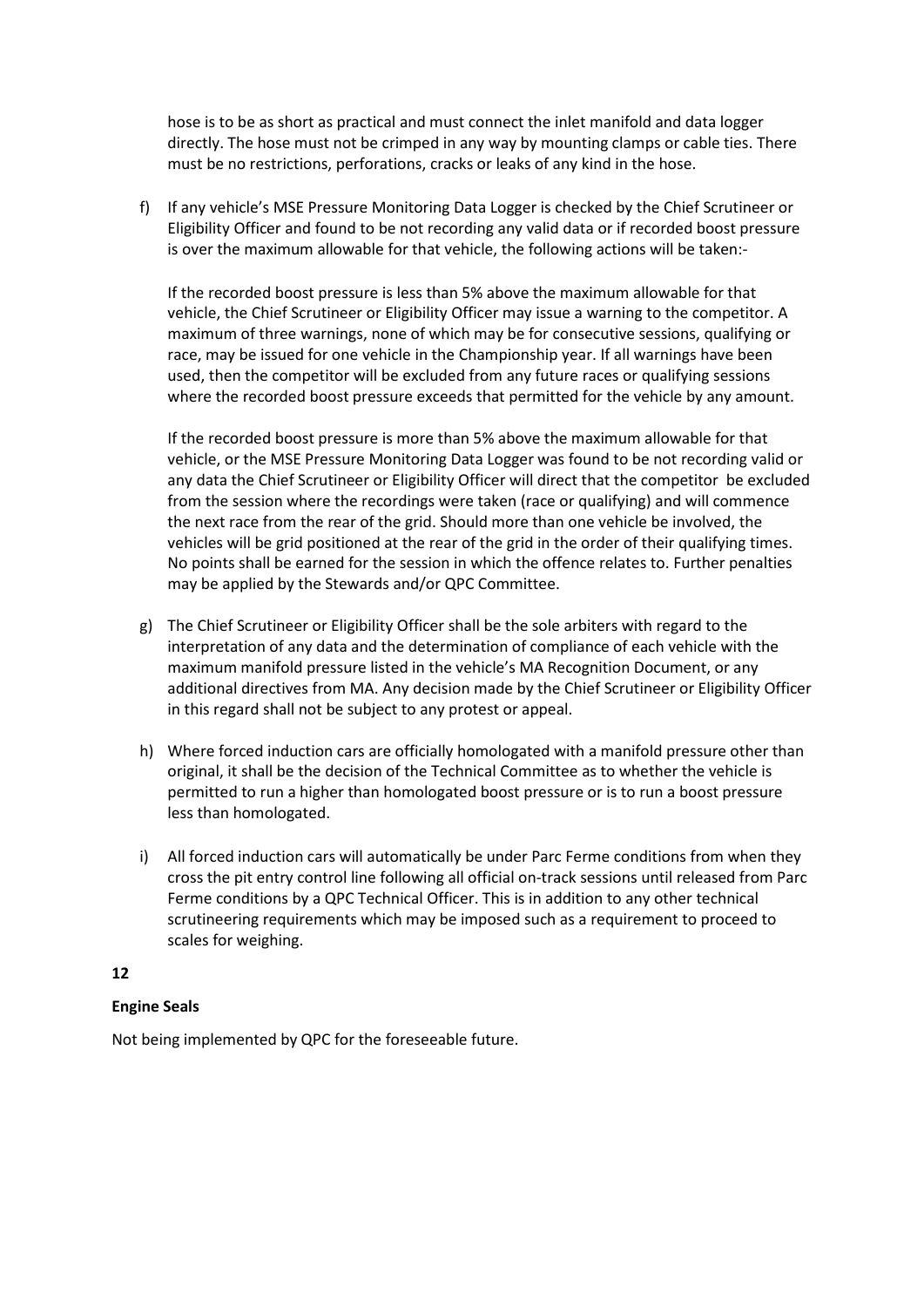#### **Fuel**

For all classes, only Pump Fuel (excluding E85) as defined in paragraph 2.1 of Schedule G of the MA Manual of Motor Sport shall be used for the duration of a meeting. With the exception of ambient atmospheric air and the specified fuel, no other substance may be added to the intake charge of the engine.

Fuel will be randomly tested using a device and person deemed by the Technical Committee to be suitable and competent to perform the test. Any decision as to the eligibility of the fuel sampled, made by the competent person, shall be deemed final and not subject to appeal or protest.

#### **14**

#### **Fuel Sampling Port**

For the purpose of obtaining a fuel sample from the fuel system of a car, a sampling port shall be mandatory from 1 July 2020. This port may be any of the following:

A dry-break fuel sampling coupling such as the Goodrich G-Link quick disconnect coupling P/N GQD08PP06F available from Competition Friction

A -6 fitting with sealing cap

A Schrader valve as fitted to many factory fuel injection systems

**15**

The Driving Standards Observer (DSO) shall be nominated prior to the commencement of each round of the 2021 Championship season.

#### **16**

#### **Camera**

All vehicles must have a video camera mounted such as to show a clear view of the driver and track to the front of the car. The camera must be operational and recording during every on-track session of every round. The Race Director or Technical Officers may request any video camera footage at any time during a round. All recorded footage must be retained until 60 minutes after the last session of a round. Failure to supply requested footage will result in a penalty being applied to the competitor. The minimum penalty shall be exclusion from the session involved and rear of grid starting position for the next race.

#### **17**

#### **Tow Straps**

All cars must have SOFT tow straps fitted to the front and rear of the vehicle. The use of solid tow points which extend beyond the silhouette of the vehicle are strictly prohibited. Breaches of this rule will be referred to the Eligibility Officer, and at his discretion to the Clerk of the Course. Penalties may include exclusion from the event.

**13**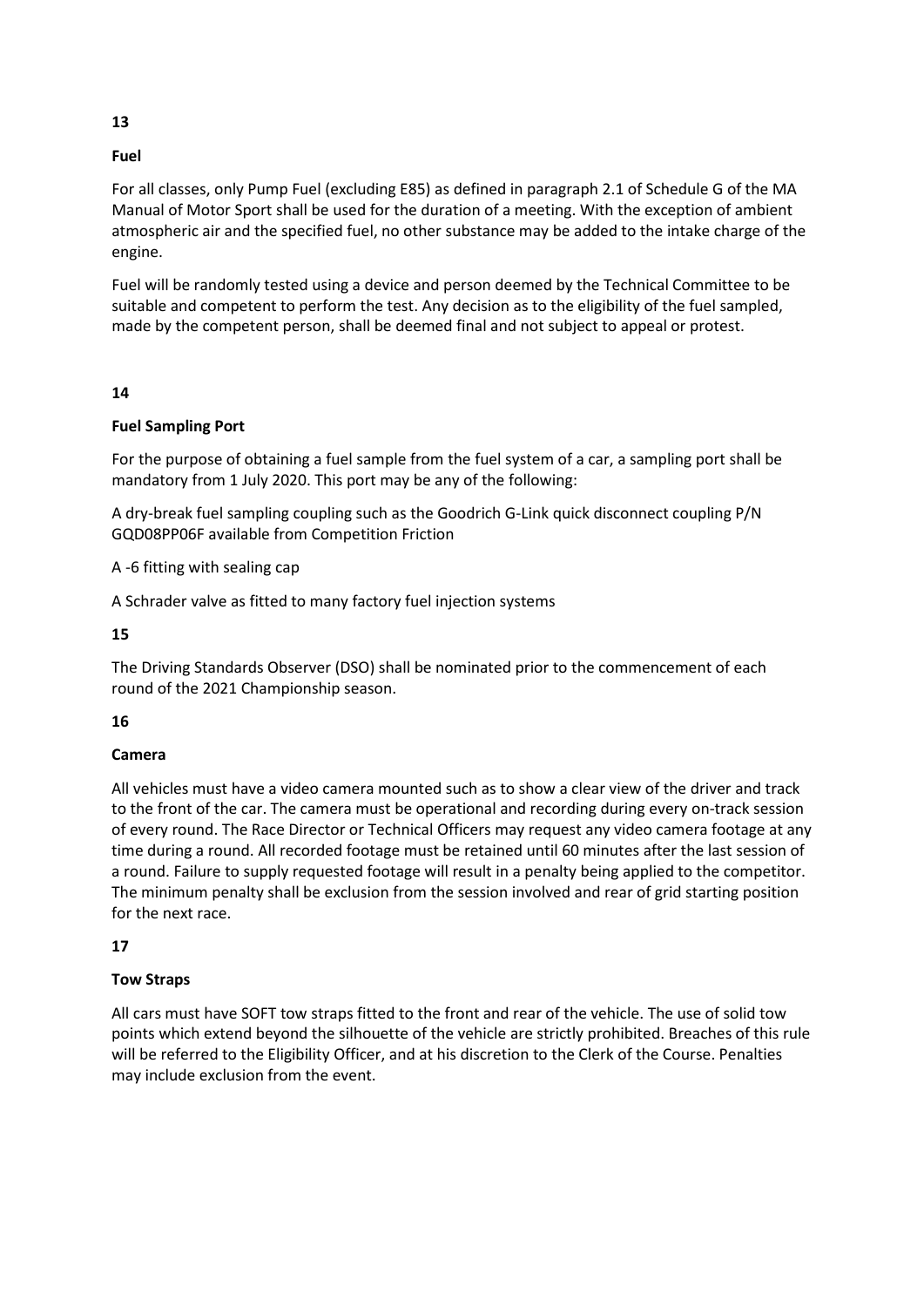# **2 CLASS DEFINITION**

### **1**

For the Championship the following classes shall apply:

- Class X: Extreme Performance Cars
- Class A1: High Performance Forced Induction
- Class A2: High Performance Naturally Aspirated
- Class B1: Performance Forced Induction
- Class B2: Performance Naturally Aspirated
- Class C: Performance Touring/Sports Cars
- Class D: Production Touring/Sports Cars
- Class E: Small capacity Compact Touring Cars

Class descriptions are generic.

Cars will be classified into classes based on the Power to Weight, Torque to Weight, AWD factor and Factory Performance Vehicle factor as described in Appendix 1.

#### **2**

All cars competing in the Championship must be models that are included in the Classing System Document which is published by the Organisers from time to time. It is to be noted that all and any car types/models which have competed in the QPCC prior to 1 January 2020 are automatically eligible for all future Championships.

#### **3**

While only those cars referred to above are automatically eligible for the Championship the Organisers will consider any new additions to the Classing System Document. The Classing System Document is for MA Group 3E Series Production Touring and Sports Cars as defined in MA Group 3E section 2.3 Production Touring and Sports Cars. Requests for additions to the eligible cars list must be made to the Technical Committee and must be accompanied by appropriate vehicle technical documentation such as homologation papers, vehicle description data such as DOTARS Road Vehicle Certification System (RVCS), RVD etc. in order to demonstrate compliance with MA Group 3E.

#### **4**

The 2021 Classing System Document details a formula-based system to give an indication of the relevant class for each vehicle. The Classing System Document will be made available upon request and may be published on the Organisers' website. The Organisers will assign the car to the appropriate class. The Organisers alone reserve the right to assign vehicles to classes.

#### **5**

Competitors are advised to contact the Technical Committee for clarification of any issues relating to eligibility of vehicles or class definitions prior to purchasing or building a car for entry to this Championship. The Chief Eligibility Officer for the Championship is Garry Hawgood who can be contacted on 0418 645940 or email [ghawgood@bigpond.net.au](mailto:ghawgood@bigpond.net.au)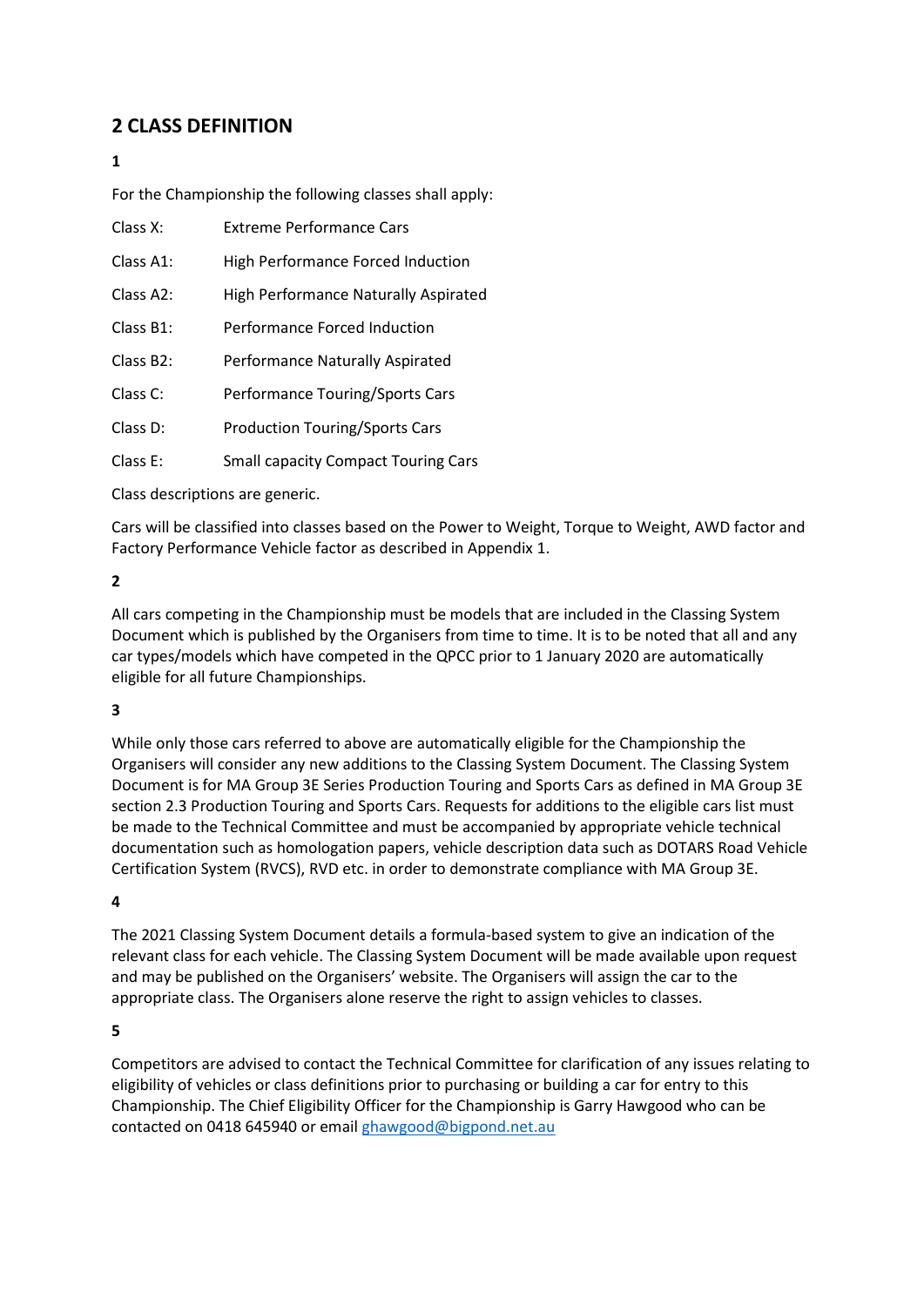All cars must display classes on the upper left of the front windscreen and adjacent to the door racing numbers on both sides of the vehicle. The size of the class stickers will be a minimum of 150mm in height and the colour must be dayglo yellow, green or orange.

# **3 REGISTRATION**

#### **1**

To be eligible to compete and to score points as detailed in Section H9 at any round of the Championship, the registration fee described in H3 (2) must be received by the Organisers and membership duly processed prior to the date of the first day of the round to be contested.

## **2**

The registration fee for 2021 shall be \$100.00 and includes annual membership of Queensland Production Cars Inc.

## **4 CATEGORY ORGANISERS**

#### **1**

The Organisers of the Championship shall be Queensland Production Cars Inc., herein referred to as the "Organisers".

#### **2**

The Organisers' web site i[s www.qldproductioncars.com.au](http://www.qldproductioncars.com.au/)

## **5 RACES**

#### **1**

The 2021 QPC Championship series shall consist of six (6) rounds to be held at Morgan Park Raceway, Queensland Raceway and Lakeside.

#### **2**

| Round 1 | 20 <sup>th</sup> Feb 2021 QR Sprint |
|---------|-------------------------------------|
| Round 2 | 4-6 June 2021 MP Enduro             |
| Round 3 | 11 July 2021 Lakeside Enduro        |
| Round 4 | 27-29August 2021 MP Sprint          |
| Round 5 | 23 October QR Enduro (Night race)   |
| Round 6 | 19-21 November MP Sprint3           |

Unless otherwise advised by Queensland Production Cars (QPC), each round of the Championship shall be a "Sprint or Enduro" round of one of the following formats.

- a) One qualifying session of approximately 15 minutes duration plus three or more sprint races of a planned minimum of 12 minutes duration each which may be expressed as a number of laps appropriate to the host circuit in the Supplementary Regulations of the event, OR
- b) One qualifying session of approximately 15 minutes duration plus two sprint races of a planned minimum of 20 minutes duration and one longer sprint race of approximately

**6**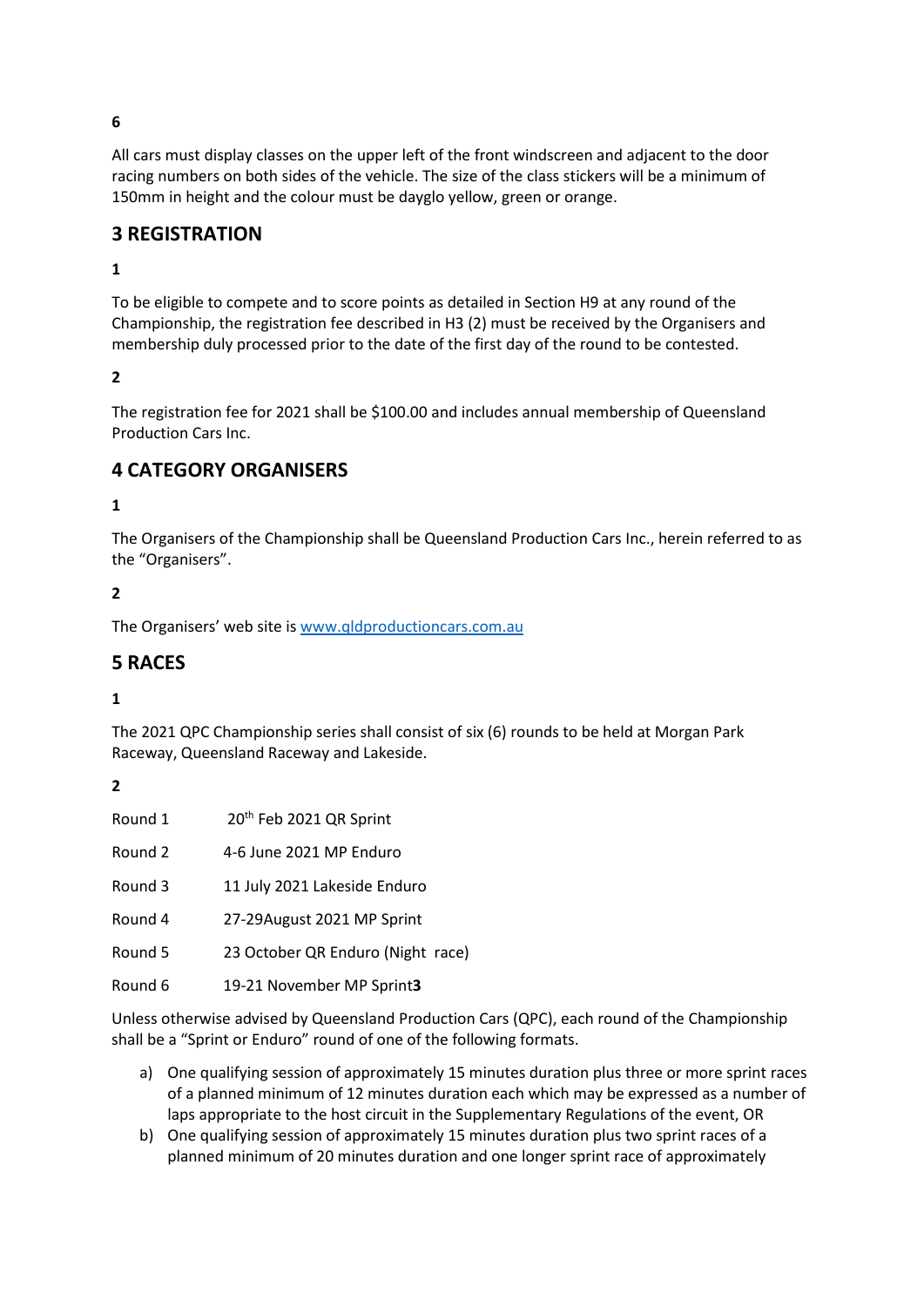30minutes each which may be expressed as a number of laps appropriate to the host circuit in the Supplementary Regulations for the event.

c) An Enduro round consisting of two compulsory qualifying/practice sessions of approximately 10 minutes each or one approximately 20 minute qualifying session plus one or two endurance races one of which shall be of a minimum duration of 45 minutes.

# **6 QUALIFYING**

#### **1**

Unless otherwise advised by QPC, qualifying for sprint rounds shall consist of one session of approximately 15 minutes.

#### **2**

Unless otherwise advised by QPC, qualifying for Enduro rounds shall consist of two sessions of approximately 15 minutes each, a compulsory practice session and a compulsory qualifying session of approximately 15 minutes each or a single qualifying session of 25 minutes in which both drivers must post a valid time.

#### **3**

Following the commencement of the first qualifying session, it is not permitted to remove any car from the race precinct, prior to the release of all cars from the Parc Ferme established following the last race of that round, without the written approval of the Technical Committee.

# **7 GRID POSITIONS**

#### **1**

For SPRINT race meetings grid positions for Race 1 will be allocated according to the fastest lap time achieved by each driver. The fastest driver will be allocated position 1 and thereafter successive positions will be allocated in order of increasing lap time. Application of grid penalties may alter this allocation. For successive races grid positions shall be in accordance with finishing positions in the preceding race, subject to the application of any penalties.

#### **2**

- **a)** For Enduro meetings the grid positions for the first race shall be in accordance with the fastest lap time achieved by the car in qualifying, except for any penalty that may be applied that results from a breach of this appendix or any other penalty applied by the Stewards of the Meeting or the Organisers. See also TOP TEN SHOOTOUT below. For successive races grid positions shall be in accordance with finishing positions in the preceding race, subject to the application of any penalties.
- **b)** In the case of two drivers competing in one car in an Enduro both drivers must take part in at least one of the compulsory practice or qualifying sessions. This is in place of previous compulsory Driver A and Driver B races which will not be part of this Championship.

#### **3**

#### **Starting Driver Nomination for each Enduro race**.

All two driver teams must nominate the starting driver for each of the Enduro races, by notifying the Secretary of the Event or other nominated person no later than one hour prior to the start of the race. If a nomination is not received by the nominated time then Driver A shall be the starting driver for each race.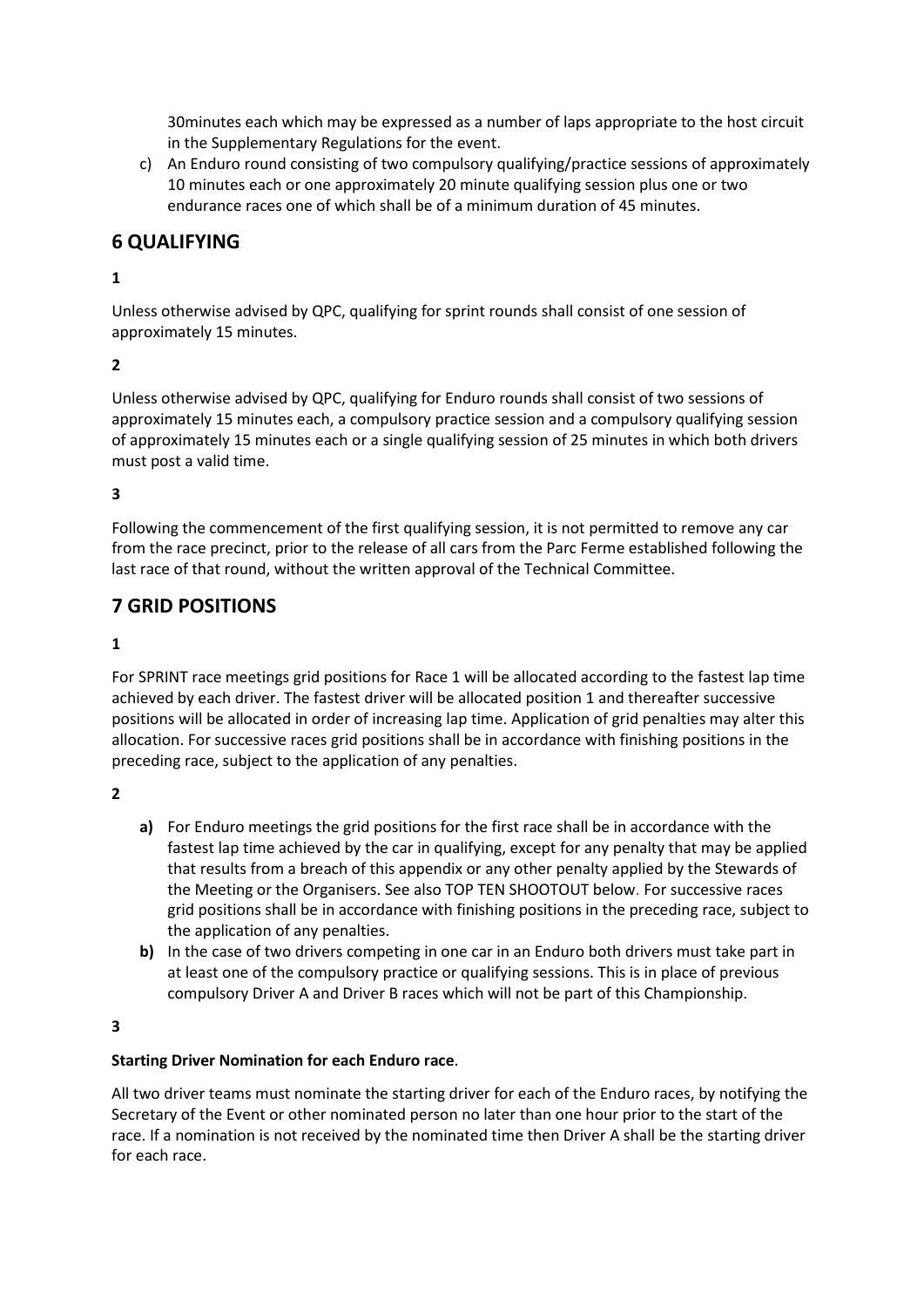Note: This notification time may be varied by Supplementary Regulations issued by the event Promoter.

#### 4

#### **TOP TEN SHOOTOUT**

- a) A Top Ten Shootout may be held based on the 10 fastest cars from qualifying. The qualifying times from the Top Ten Shootout will determine the top ten positions for the race grid.
- b) Competitors not included in the Top Ten Shoutout will be placed in order of qualifying times from the original qualifying session in positions 11 onwards.

## **8 STARTING PROCEDURE**

#### **1**

The starting procedure for all races at MA controlled tracks shall be in accordance with the Motor Race Championship Sporting Regulations.

Rolling starts shall be utilised at Queensland Raceway and Lakeside.

#### **2**

For the purpose of measurement, the race time shall commence when the starting lights are extinguished, or the starting flag is lowered by the race starter.

# **9 COMPULSORY PIT STOPS (CPS)**

#### **1**

In Enduro races of 45 or more minutes duration, a CPS must be performed. The CPS window will occur between 20 and 40 minutes after the race start and will be advised by the track officials as to when the pit window is open and closed. The pit window time will be taken at the pit entry timing line. A signboard or siren may be utilised, this will be advised to competitors prior to the start of the race.

#### **2**

The satisfactory completion of the CPS requires the car to remain stationary in its pit bay for a minimum of 60 seconds. For those utilising a co-driver, the driver change is to be affected. For single driver cars or continuing driver, the driver shall be permitted to remain in the vehicle during the CPS.

#### **3**

Each car must have a car controller whose sole responsibility or function is the management of the car and crew, and the safe release of the vehicle at the completion of the pit stop. The car controller must not perform any other function nor touch the vehicle in any way.

#### **4**

Each car can have up to two (2) crew to assist in the pit stop in addition to the car controller. If the exiting driver is assisting in the driver change then they are not counted as crew. The exiting driver cannot perform any function other than the provision of assistance to the in-coming driver.

Before the car can be released from any pit stop, all crew, the exiting driver and all equipment must be behind the pit lane control line.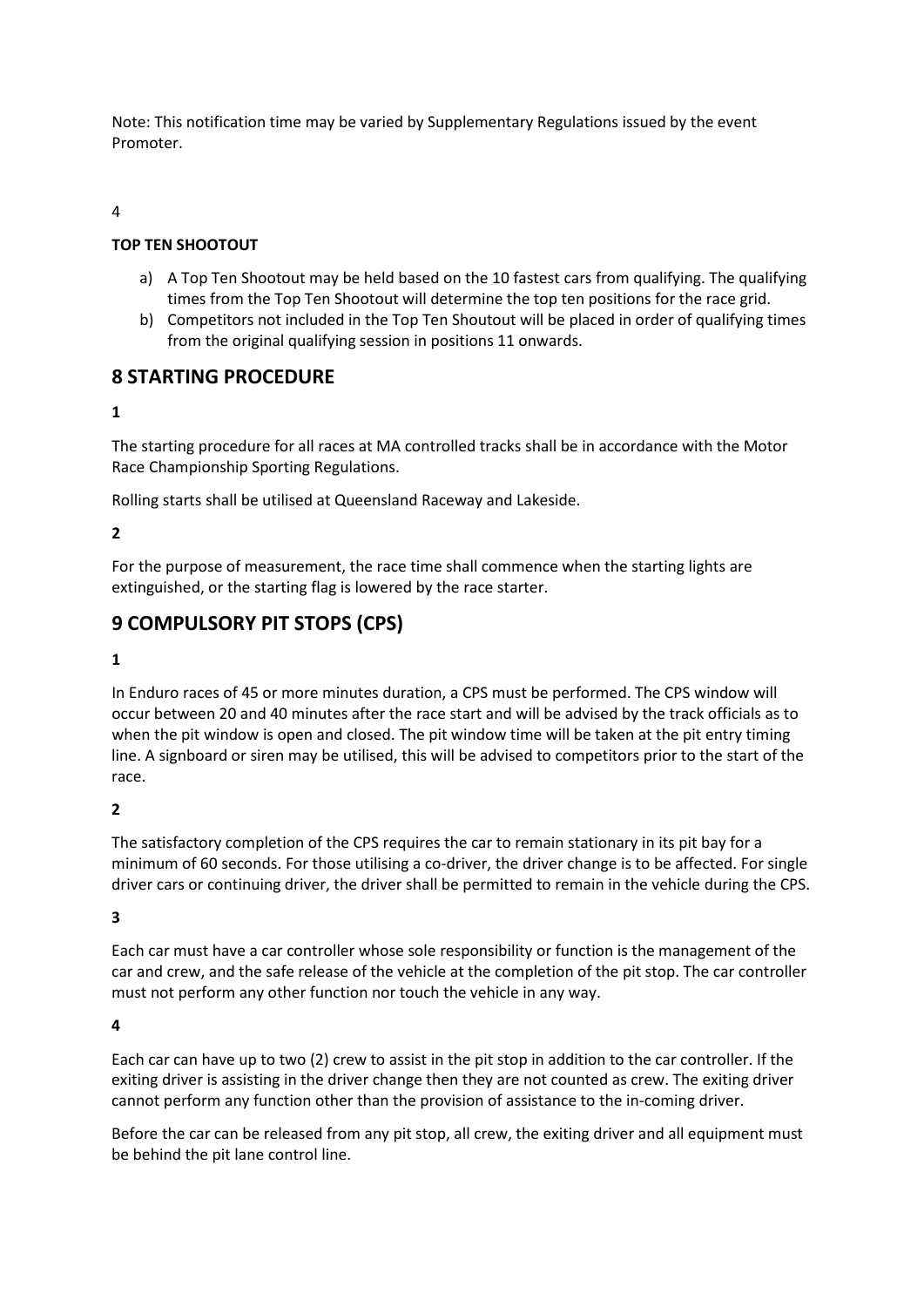The car controller must be behind the control line before the car exits the pit lane.

**5**

Refueling is not permitted during the CPS.

**6**

The CPS may not be commenced during a safety car or clampdown period. i.e. a car may not cross the pit entry timing line to commence their CPS once the safety car has been deployed or a clampdown is called. Official timing shall be the arbiters of whether a CPS has or has not been correctly commenced.

If a car needs to enter the pit lane during a safety car or clampdown period then it may do so, however this will not count as a CPS.

**7**

Any mechanical repairs or changes to the vehicle may only be performed following the expiry of the 60 second CPS stationary time. E.g., If you need to change a wheel, work can only commence after the vehicle has been stationary in the pit for 60 seconds.

#### **8**

#### **Penalties applicable to CPS**

| Failure to perform CPS:                 | 5 lap penalty. |
|-----------------------------------------|----------------|
| Failure to satisfactorily complete CPS: | 5 lap penalty. |
| Perform CPS under safety car:           | 5 lap penalty. |
|                                         |                |

Perform work prior to expiry of 60 sec stationary time: 5 lap penalty.

#### **9**

CPS regulations for the any extended length events (races longer than 1 hour duration) will be advised prior to those events if applicable. See appendices.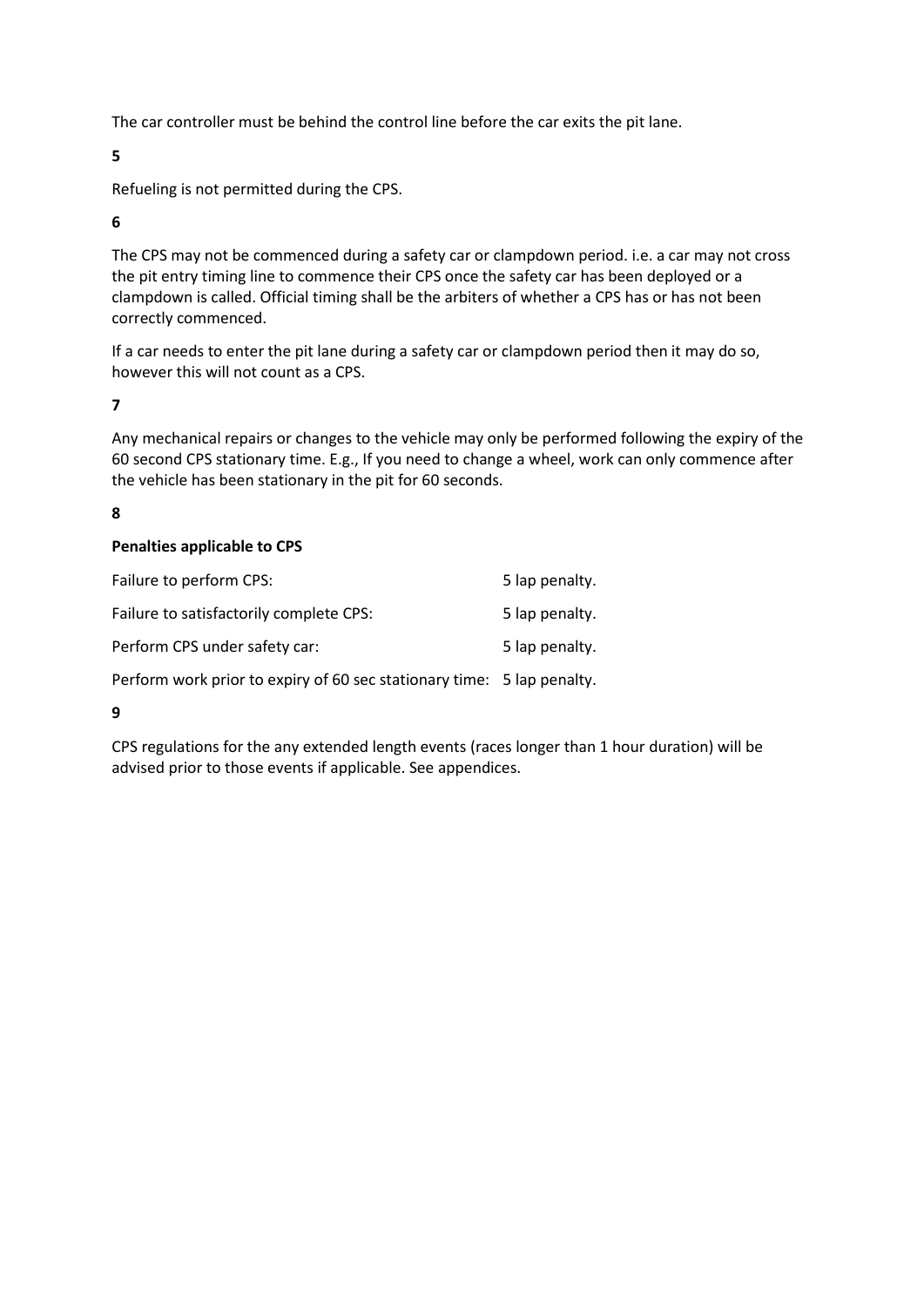# **10 POINTSCORE**

#### **1**

Points shall be awarded to all drivers who meet the eligibility requirements of Section H1 and H3 for all races for each class as detailed in the following Table. To receive Championship points drivers must exhibit their Club Registered Race Number on the car in which they are competing, unless they are competing in another car where the driver/entrant is using their Club Registered Number (Enduro). For points scoring, the number of cars in each class will be the number of eligible cars in that class that start Race 1 at that event.

Points for each race shall be awarded according to the following Table for the Overall, Sprint and Enduro Championships.

Sprint races - each race will be scored directly from the table below.

| Cars<br>in<br>Class | 1st      | 2nd | 3 <sup>rd</sup> | 4 <sup>th</sup> | 5 <sup>th</sup> | 6 <sup>th</sup> | <b>7th</b> | 8 <sup>th</sup> | . gth | 10 <sup>th</sup> | $11^{\text{th}}$ | 12 <sup>th</sup> | 13 <sup>th</sup> | 14 <sup>th</sup> | 15 <sup>th</sup> | 16 <sup>th</sup> | $17^{\rm th}$ | 18 <sup>th</sup> | 19 <sup>th</sup> | 20 <sup>th</sup> |
|---------------------|----------|-----|-----------------|-----------------|-----------------|-----------------|------------|-----------------|-------|------------------|------------------|------------------|------------------|------------------|------------------|------------------|---------------|------------------|------------------|------------------|
| $3+$                | 24       | 22  | 20              | 18              | 16              | 14              | 12         | 10              | 9     |                  |                  | 6                | .ხ               | 4                | ◠<br>ູບ          | ົ<br>∸           |               |                  |                  |                  |
| $\sim$              | າາ<br>∠∠ | 20  |                 |                 |                 |                 |            |                 |       |                  |                  |                  |                  |                  |                  |                  |               |                  |                  |                  |
|                     | 20       |     |                 |                 |                 |                 |            |                 |       |                  |                  |                  |                  |                  |                  |                  |               |                  |                  |                  |

Note 1: This is a Drivers Championship, points will only be scored for races in which a driver physically competes.

Note 2: Round 1, race three, will score double the points shown in the table to give equal round points.

Note 3: Enduro round - each race will score double the points shown in the above table

Note 4: MA will award points in accordance with their State Championship points system for the MA Queensland Production Cars Championship.

Note 5: For sprint rounds, where two or more drivers share a car, the starting position for race 1 shall be determined by the qualifying time for that driver. Starting position for race 2,3 or 4 will be from rear of grid if it is not the same driver who competed in the previous race.

Drivers are responsible for advising both the DSO and the timekeepers of the driver who will start in each race at a sprint meeting.

**2**

All three rounds at Morgan Park shall count towards the Motorsportsales.com MA State Championship, a mixture of Sprint and Enduro rounds.

#### **3**

All six (6) rounds at all tracks shall count towards the Motorsportsales.com Overall Drivers Championship. Relevant rounds shall count towards the Sprint and Enduro Cups.

**4**

A driver can score points in different vehicles at different meetings during the year. Points will be awarded according to Section 10.1 for the class in which the individual vehicle falls.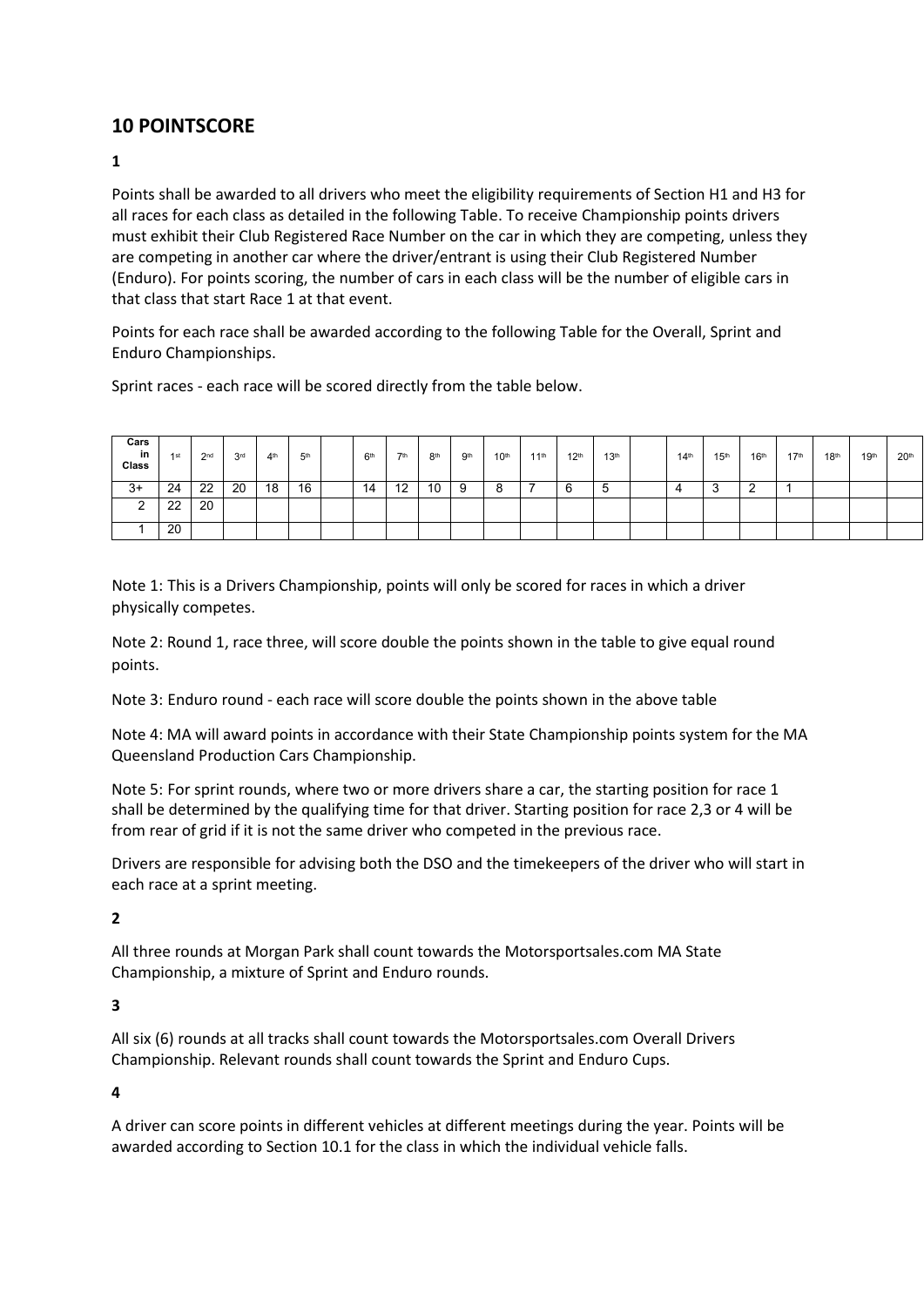#### **5**

For Enduro rounds in which a vehicle entered has both a driver and co-driver, both shall be awarded equal points.

#### **6**

The Overall Drivers Championship will be awarded to the driver who accumulates the most points over the six (6) rounds. Should a driver earn points in more than one class during the year the points earned in each class will be added together to give a total driver's point score.

#### **7**

If, at the end of the season, there is a tie in placings in the Overall Championship awards shall be determined by comparison of the number of first placings gained over the year. If not then resolved, comparison of the number of seconds placings and so on down until a result is achieved.

#### **8**

In the event of a tie in any placing within a class at each round the tie shall be broken with the higher placing awarded to the driver who attained the highest place in the last race.

#### **9**

Where races fall under the sub-championships, the Enduro Cup or Sprint Cup, points will be awarded equally to the driver/s of the cars. These points tallies are run separately to the Overall Driver's Championship and will determine the outcomes for these sub-championships. Awards will be given to the drivers/teams with the most points at the end of these sub-championships. MA will use their own championship points scoring system for the MA State Championship and results will be available on their website and the event promoter's websites.

#### **11 AWARDS**

#### **1**

Awards for  $1^{st}$ ,  $2^{nd}$  and  $3^{rd}$  in the Motorsport Sales MA State Production Car Championship will be presented at the MA Queensland Presentation dinner for 2021. The Organisers will have a separate trophy presentation for individual class awards at a time that they advise.

#### **2**

Promoters are requested to present trophies for  $1<sup>st</sup>$ ,  $2<sup>nd</sup>$  and  $3<sup>rd</sup>$  based on outright placings for each meeting.

#### **3**

The Organisers will in addition to those trophies provided by the promoters, provide trophies at each meeting for 1<sup>st</sup>, 2<sup>nd</sup> and 3<sup>rd</sup> in classes that have 5 or more starting drivers and 1<sup>st</sup> only in classes that have 2 or more starting drivers.

#### **4**

Additional awards may be included at the discretion of the Organisers.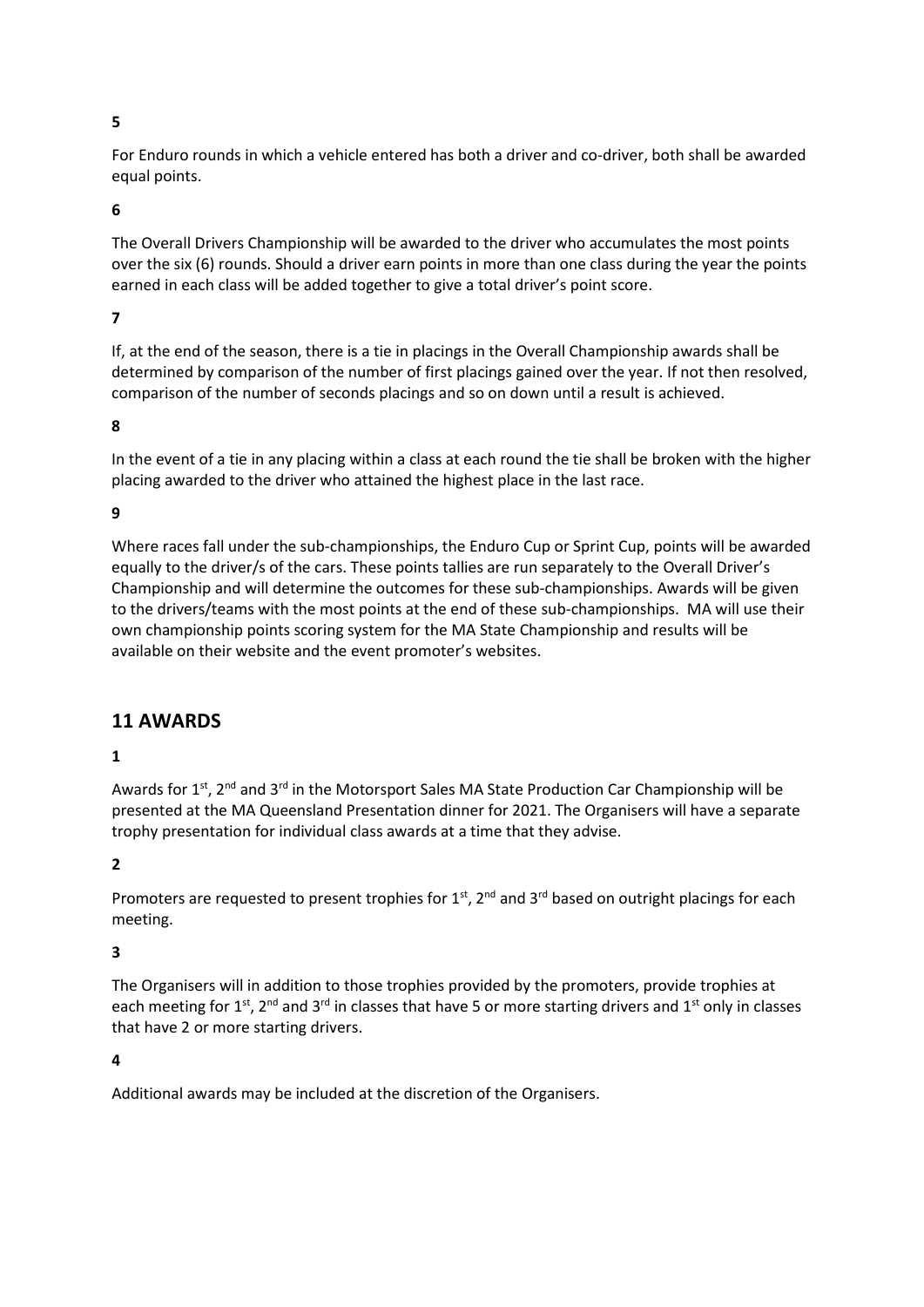## **12 SPONSORS**

## **1**

The naming sponsor of this Championship is Motorsportsales.com.

**2**

#### **Associate Sponsors**

BTuned

Ultimate Diesel Tuning

Carona Cabinets

Iolar

# **13 COMPETITION NUMBERS**

## **1**

The number **1** shall be reserved for the sole use of the outright winner of the previous year's MA QLD Production Cars State Championship.

## **2**

The number **2** shall be reserved for the sole use of the winner of the previous year's Club Overall Drivers Champion.

**3**

Drivers may otherwise request a competition number from MA and/or the Organisers. Numbers issued by MA shall take precedence over numbers issued by the Organisers.

**4**

Any request for a change in competition number shall be made to the Organisers who maintain the register of competition numbers that is provided to the promoters of the race meetings.

#### **5**

Competition numbers must be displayed in a way that is easily legible. A fluorescent side window number of no less than 150mm in height is advised.

#### **6**

Front and rear fluorescent numbers no less than 150mm in height are to be displayed in accordance with the 2020 car signage guide.

#### **7**

Classing letters are to be displayed in accordance with the 2021 car signage guide and be no less than 100mm in height. Classing letters on front and rear windscreens are to be of the same fluorescent colour as windscreen race numbers.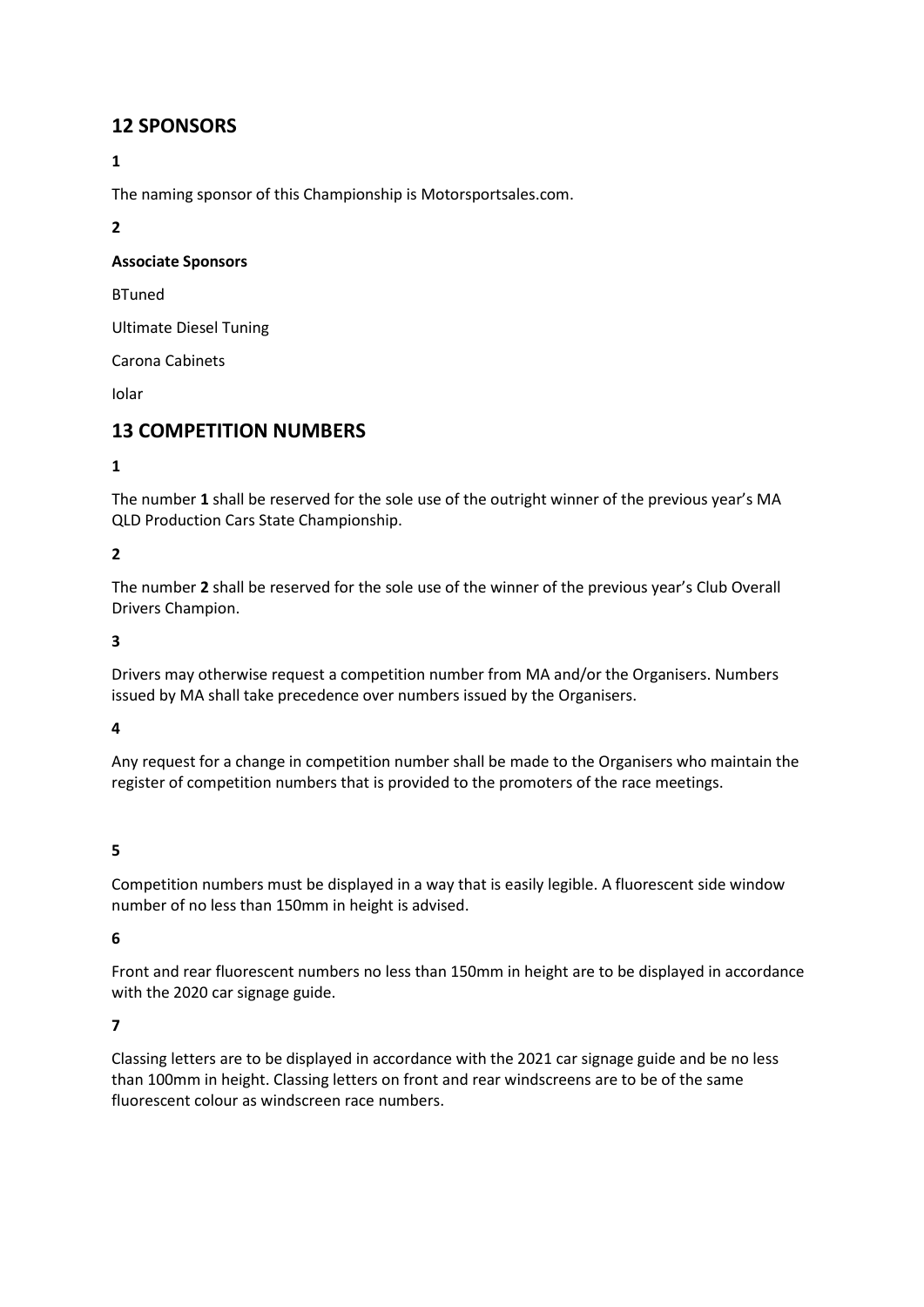# **14 COMPULSORY VEHICLE SIGNAGE**

## **1**

Drivers must display the following signage to be eligible for points in the Championship in accordance with the 2020 Car Signage Guide:

Motorsportsales.com

BTuned

Ultimate Diesel Tuning

Carona Cabinets

Iolar

**2**

Each car will also be issued an in-car sponsor sign board which must be affixed to the dashboard area. Visibility to the in-car camera is recommended.

## **3**

Each car must display the yellow QPC Technical Scrutineering label.

**4**

Failure to comply with the provisions of Section 14 may result in a loss of points, referral to the Clerk of the Course and/or grid spot penalties.

#### **5**

It is not permitted to compete in this Championship with road registration plates, or replicas, attached to the car.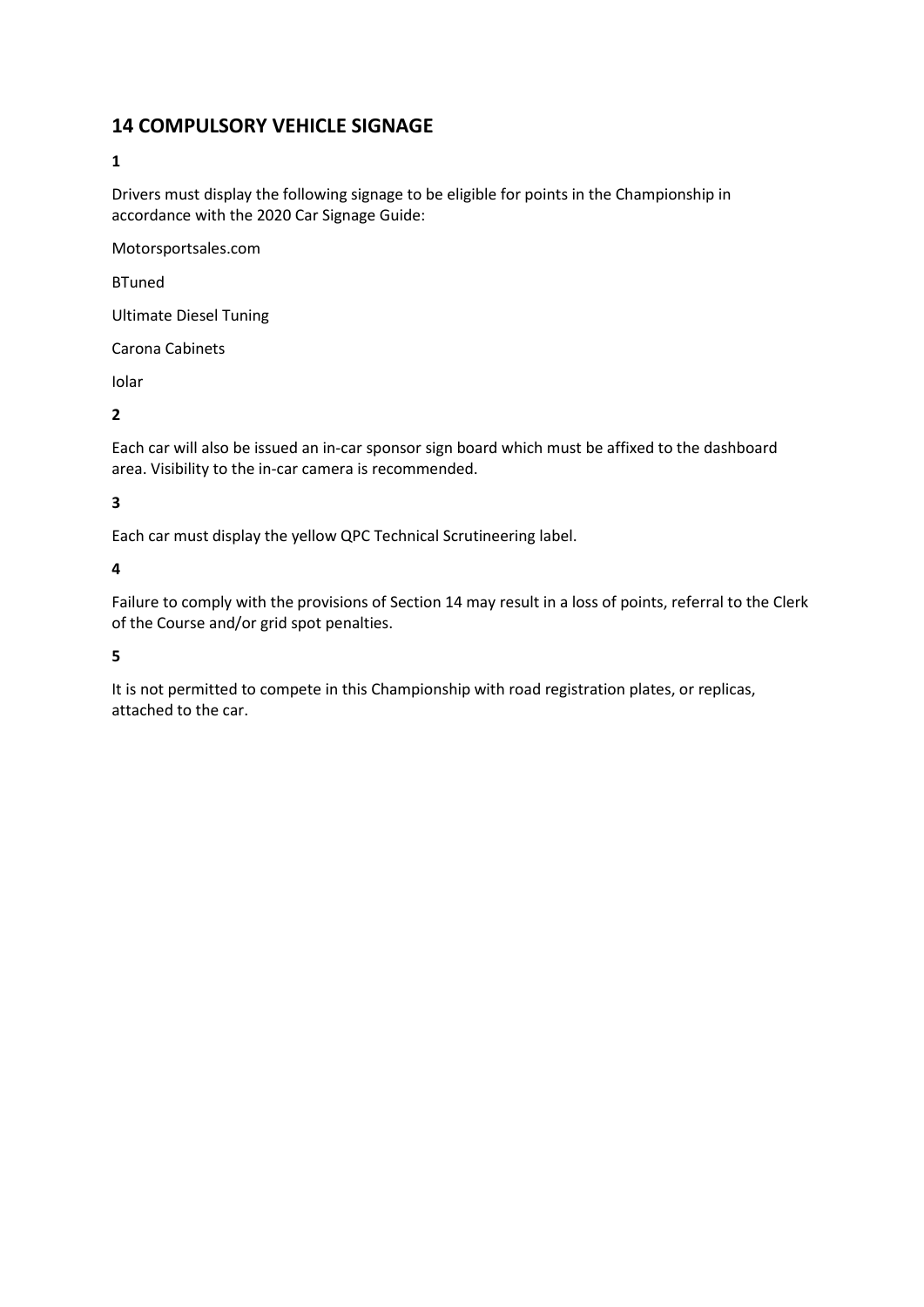# **15 TRACK LIMITS**

Failure to comply with track limits will be brought to the attention of the Clerk of the Course with a recommendation to penalise the offending car with a time penalty.

**2**

Track limits are defined as the area between the white lines delineating the sealed surface plus any kerbs. It does not include any unsealed areas or the area beyond a kerb.

# **16 TECHNICAL INFRINGEMENTS**

Any car deemed to have a serious technical infringement by the QPC Technical team will be referred the Clerk of the Course at MA controlled events. QPC reserve the right to recommend exclusion, grid position penalty or a time penalty. At RACERS controlled events the QPC Technical Committee will take the appropriate actions. Minor technical infringements, not of a competitive advantage nature, may instead incur a warning and requirement to have the offending variation rectified prior to the next race if practical, or, if not, before qualifying for the next round.

# **17 CONTACT OR DANGEROUS DRIVING BETWEEN COMPETITORS**

## **1**

Any contact between competitors will require all involved drivers to report to the DSO to review the incident immediately after the on-track session. All drivers involved will be required to provide footage from their in-car camera and footage may also be sought from cars which may be able to provide further video evidence of the incident/s. This is in addition to any steps the Clerk of the Course may take in relation to the incident or incidents.

## **2**

No competitors or crew other than the involved drivers may attend this meeting. The DSO will review the incident and, if necessary, seek further video or verbal evidence and/or refer to other management committee members of QPC. Failure to attend or to provide in-car footage will incur a minimum penalty of exclusion from the session and rear of grid start for the next race.

#### **3**

Penalties for heavy contact that causes a car to not be able to take to the grid in the next race will result in the offender being penalised a minimum of loss of all points for that race and to start at rear of grid for the next race and up to exclusion from the event and one or more future rounds. The penalties will otherwise be in line with our club Code of Conduct.

Note: These penalties may be combined with or added to any penalties applied by the Race Stewards at the discretion of the QPC Committee.

**<sup>1</sup>**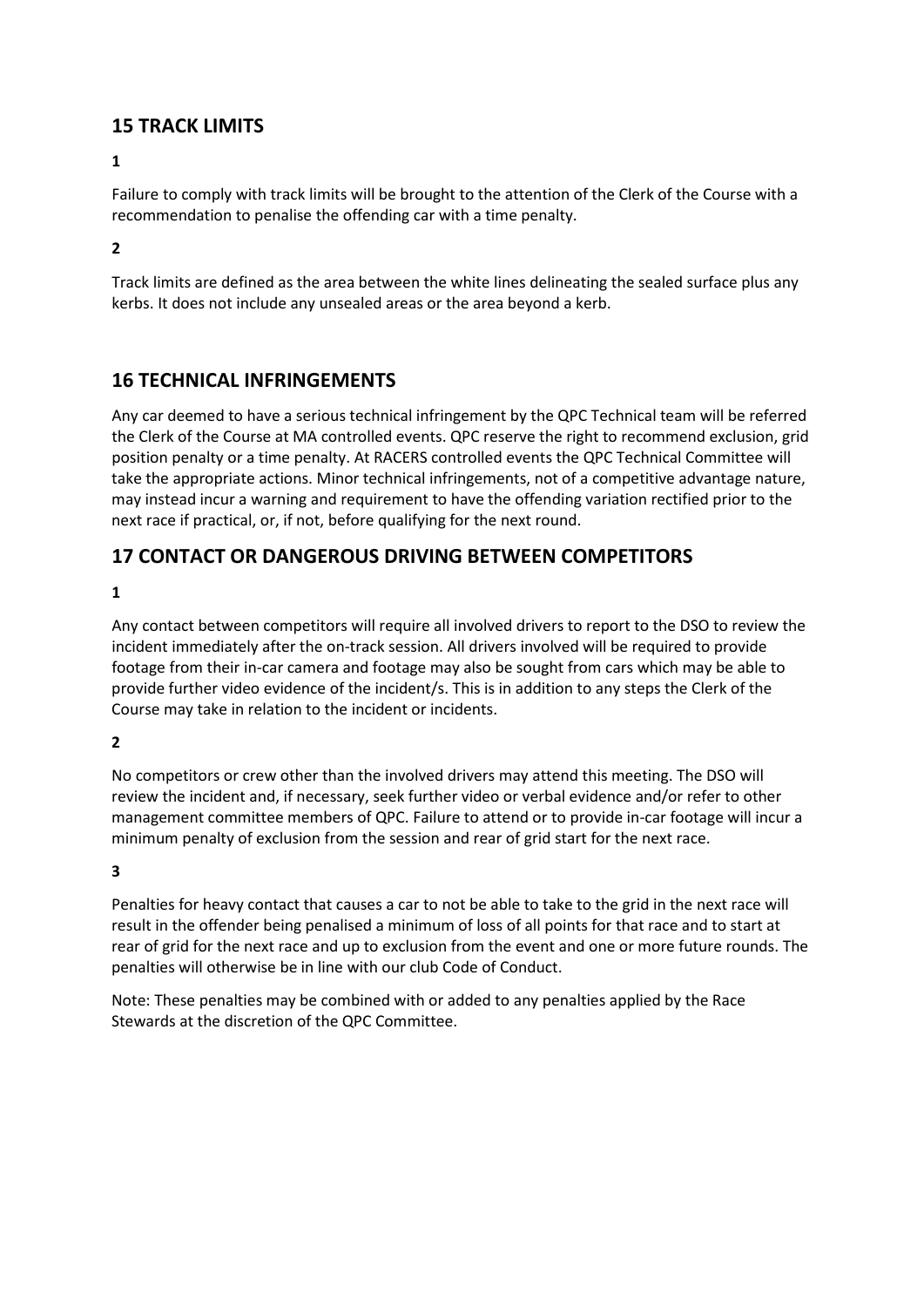# **18 CERTIFICATES OF RECOGNITION**

## **1**

All cars are to have an MA Certificate of Recognition (COR) or Homologation document if one exists for the make and model. The eligibility documents shall be those registered with MA as being valid for the 2020 calendar year.

**2**

If such documentation does not exist for the car wishing to be entered then the Technical Committee will review what information is available for the particular vehicle and decide upon its acceptability or otherwise. We will also assist owners to apply to have a COR issued for your make and model.

#### **3**

All car makes and models which have raced in QPC prior to 1/1/2021 are approved but owners must still provide a COR or other supporting documentation upon demand such that the QPC Technical Scrutineering label may be correctly completed.

# **19 QPC CODE OF CONDUCT**

QPC is adopting the RACERS Code of Conduct as the basis for its Code of Conduct for the 2021 season.

QPC will also take into consideration the factors described in the MSNZ Code of Driver Conduct when investigating any incidents involving contact between vehicles.

See Appendix 5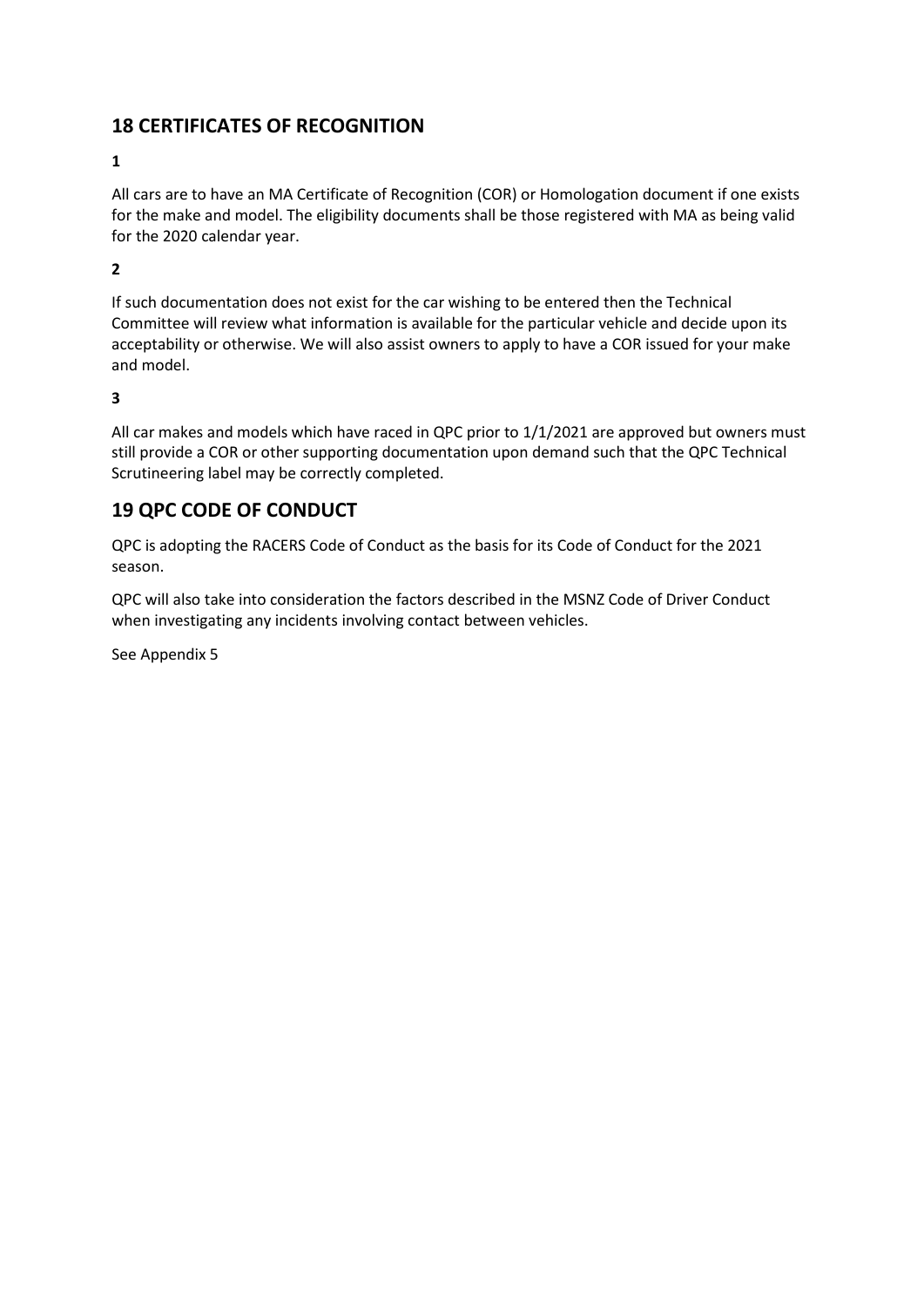# **2021 CLASSING SYSTEM FOR QLD PRODUCTION CARS CHAMPIONSHIP**

This document is based on the NSW Production Touring Cars Category 2015 Classing System.

The background and supporting information has not been brought forward to here, just the formula and methodology employed.

This formula takes into account the following factors:

Power, Weight, Torque, Drivetrain type and cars described as Factory Performance Vehicles

It does not take into consideration the biggest single factor of differing performance for physically similar cars, the driver's experience and capability.

# **THE FORMULA**

Class Factor = (Race weight kg/Power kW) x (Race Weight kg/Torque Nm) / AWD factor (1.5) / Factory Performance factor (1.15)

#### **GATHER THE DATA REQUIRED**

Race weight from the COR or homologation document.

Tare mass from RVD or similar reliable source

Power in kW from RVD, COR or similar reliable source

Torque in Nm from Redbook, factory specs or similar reliable source

#### **CALCULATING THE RACE WEIGHT**

Use Race weight from COR or Homologation document

Or

Take the Tare mass from above and apply permitted percentage reduction from table below and add 85kg if 1450kg or heavier.

| <b>Tare Mass</b> | <b>Percentage Reduction</b> |
|------------------|-----------------------------|
| $<$ 1450 $kg$    | 0%                          |
| 1450-1499        | 6%                          |
| 1500-1549        | 7%                          |
| 1550-1599        | 8%                          |
| 1600-1649        | 9%                          |
| 1650-1699        | 10%                         |
| 1700 or greater  | 11%                         |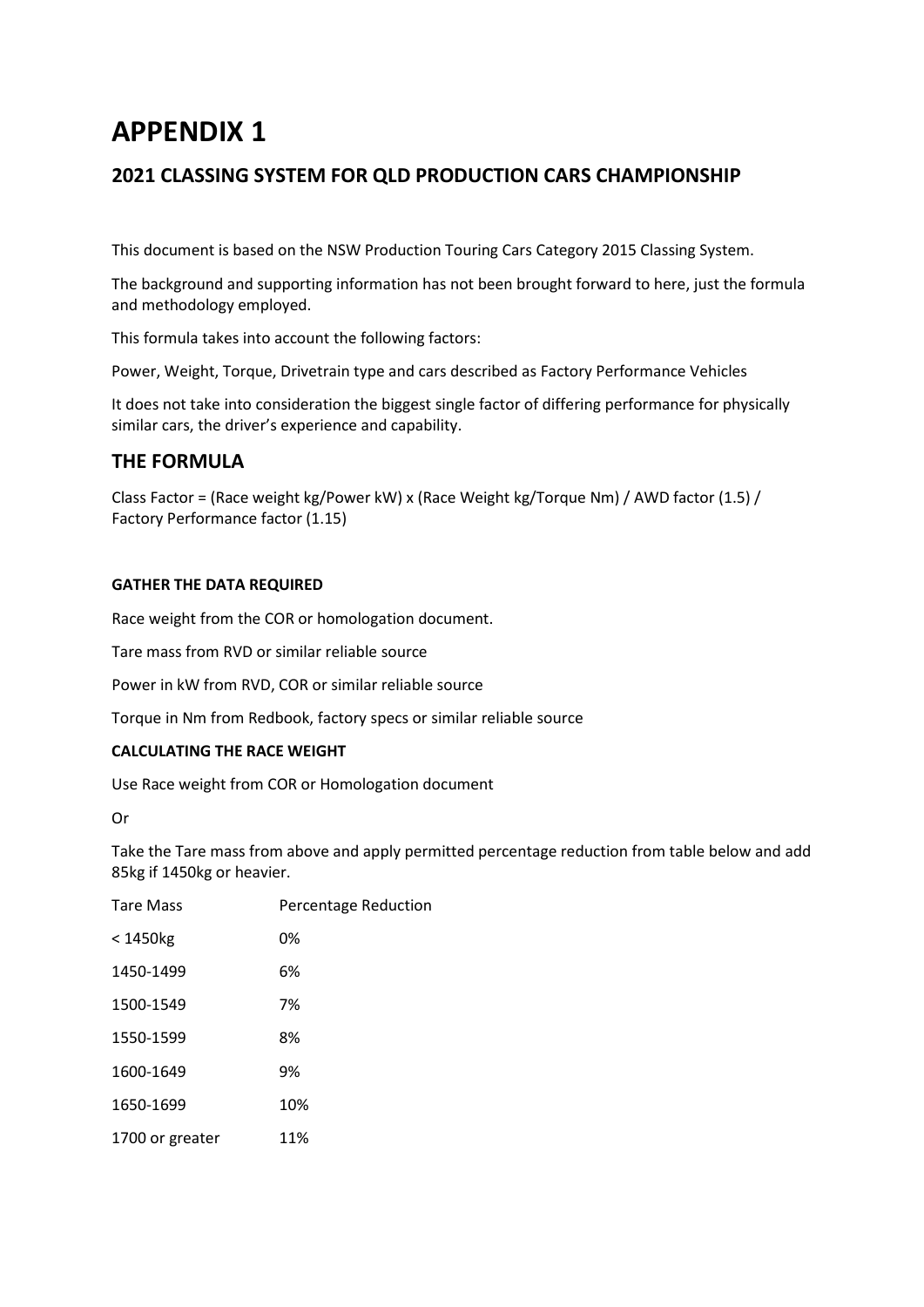#### **PERFORM THE CALCULATION**

#### **1**

Calculate the Power to weight ratio (PWR)

Divide the Race Weight in kg by the RVD Power in kW

## **2**

Calculate the Torque to weight ratio (TWR)

Divide the Race Weight in kg by the Torque in Nm

## **3**

Multiply Power to Weight by Torque to Weight (PWR x TWR)

#### **4**

Apply the AWD factor if appropriate or skip to step 5

Take result from step 3 and divide by 1.5

## **5**

Apply the Factory Performance Vehicle factor if appropriate, or skip to step 6

Divide result from step 3 or 4 by 1.15

#### **6**

Take the resultant number from 3,4 or 5 above and determine where it fits in the class brackets below.

# **CLASS MAXIMUM CLASS FACTOR**

| Χ         | Aligned with NSW and B6HR classification |  |
|-----------|------------------------------------------|--|
| A1        | 17                                       |  |
| A2        | 17                                       |  |
| <b>B1</b> | 25                                       |  |
| <b>B2</b> | 25                                       |  |
| C         | 40                                       |  |
| D         | 55                                       |  |
| E         | >55                                      |  |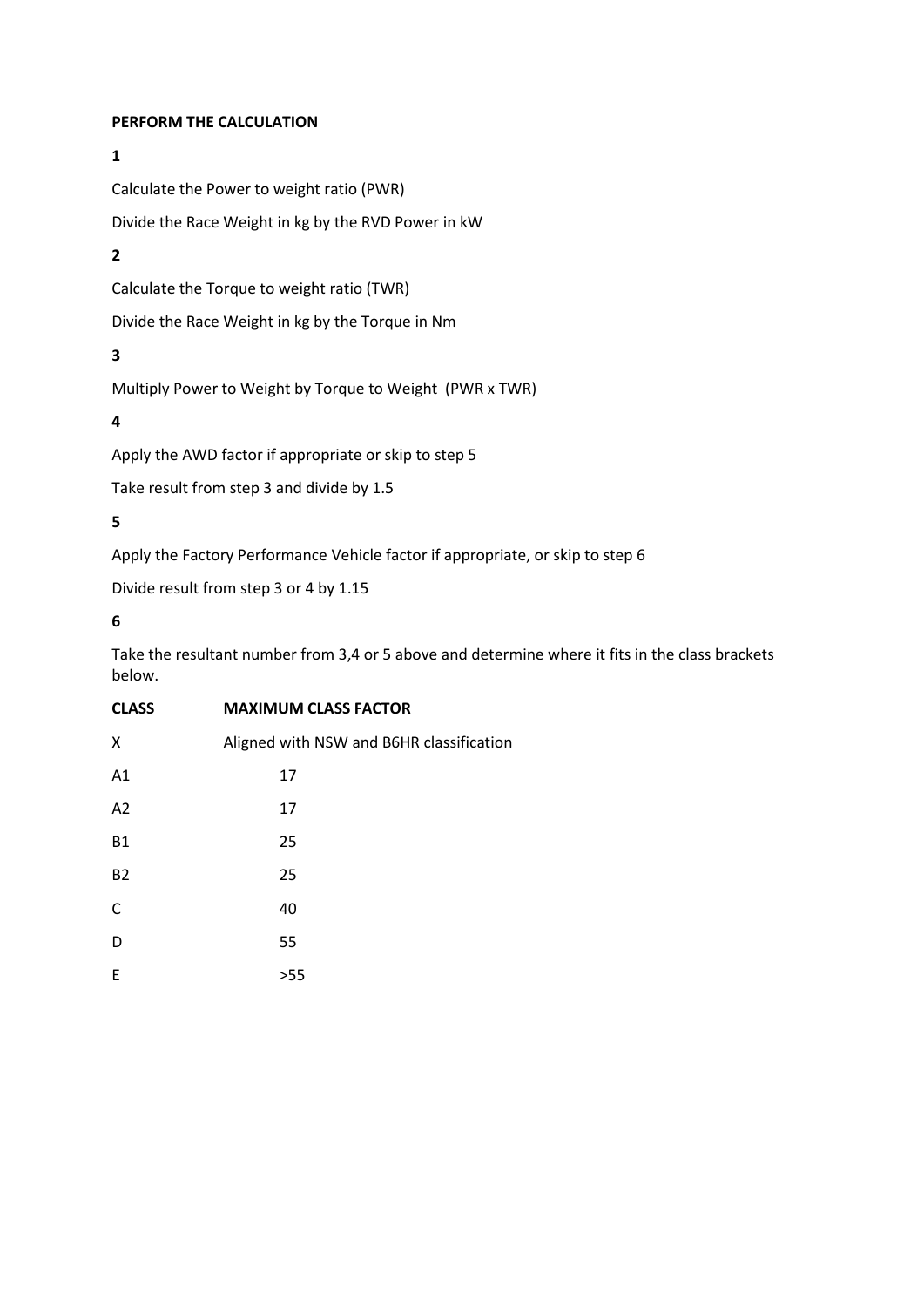# **SUPPLEMENTARY REGS FOR ENDURO AND NIGHT RACES**

## **1**

No pit lane refueling is permitted during races of 60 minutes or shorter.

## **2**

For races in the 2021 season there will not be any refuelling permitted in the pit lane during a race.

## **3**

For night races at QR in 2021 and beyond it is not permitted to fit auxillary lighting as mentioned in the 2021 Specification for Automobiles Group 3E, Section 11.1, due to the serious issues experienced at the 2020 night races.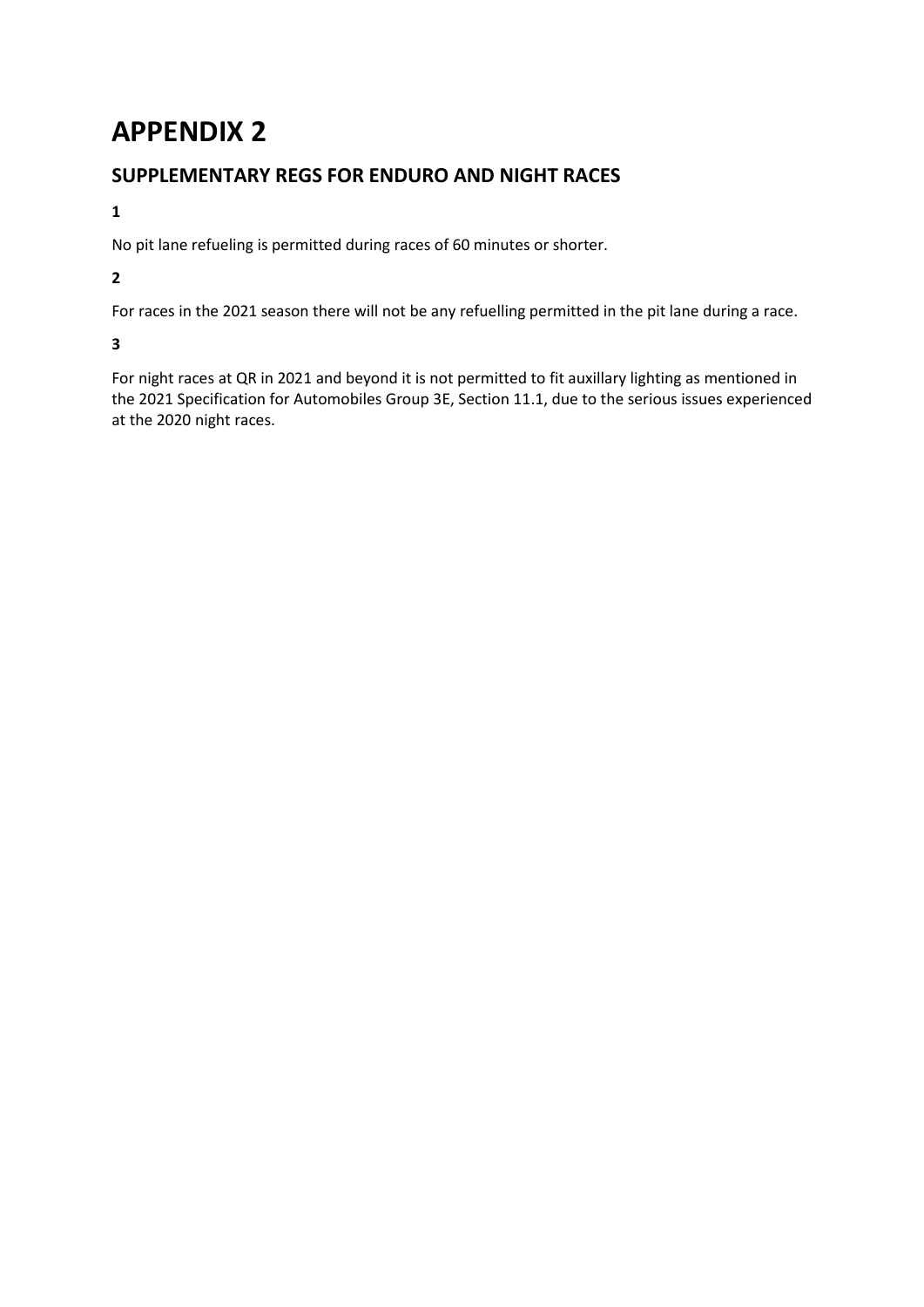**RESERVED**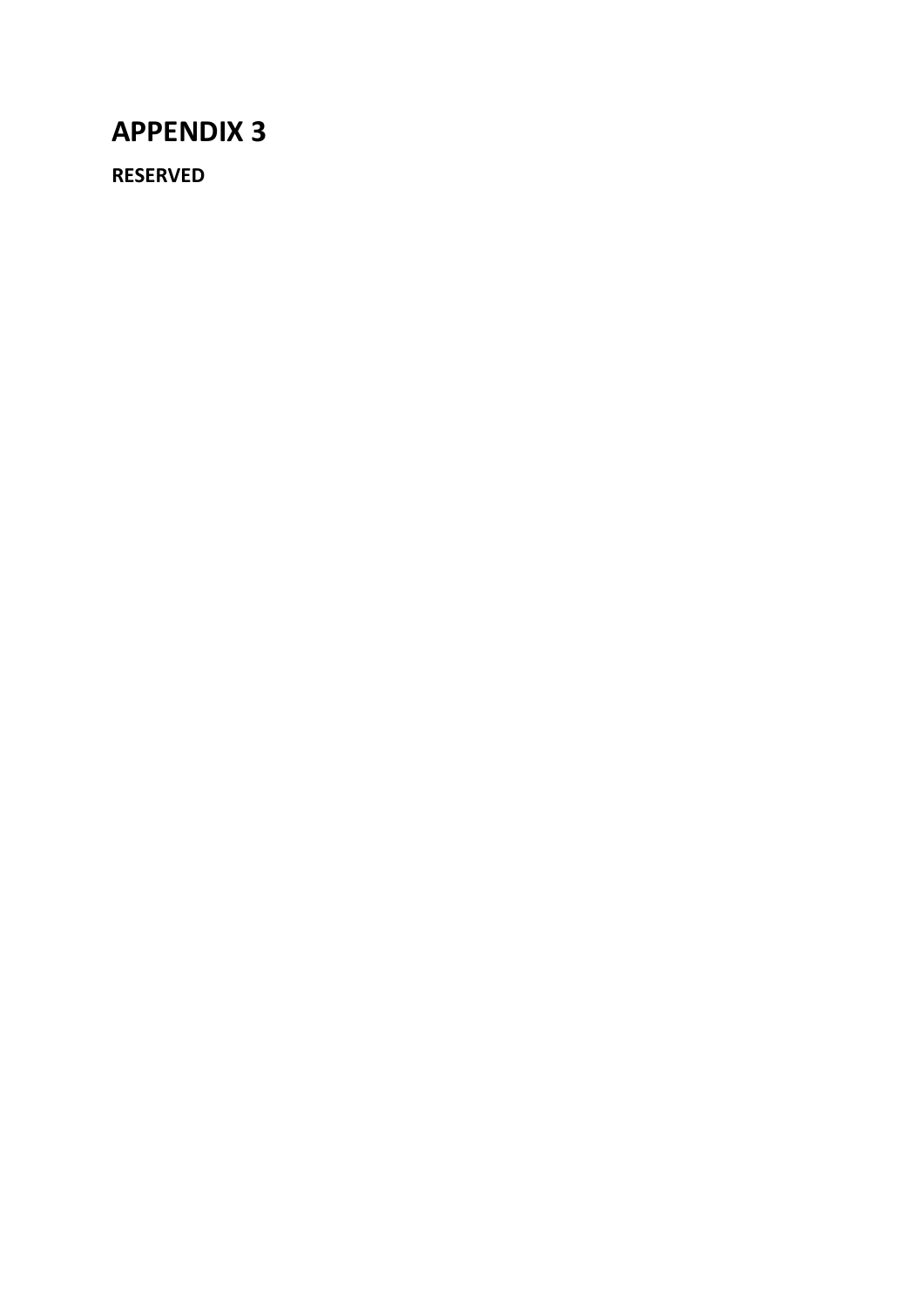**RESERVED**